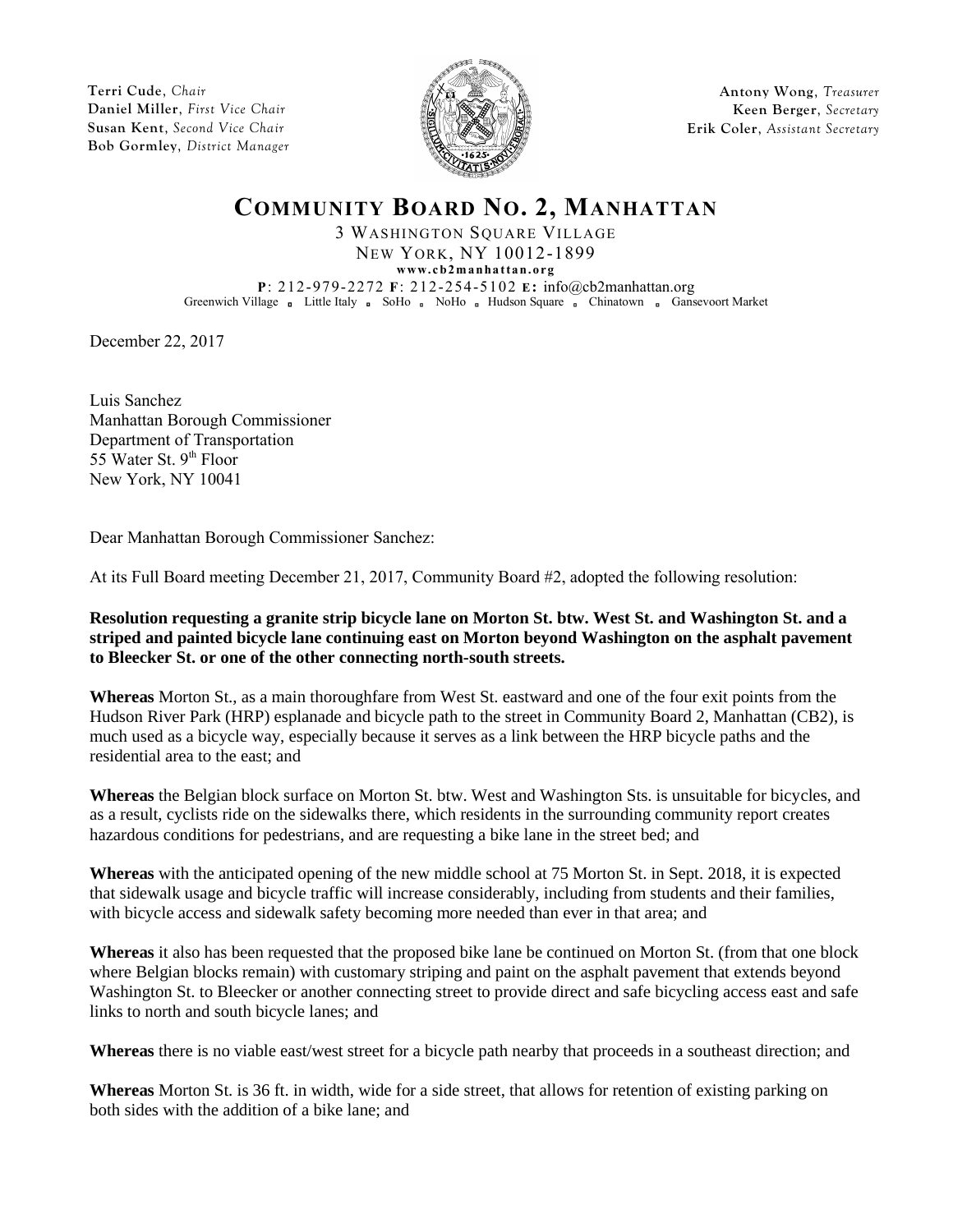**Whereas** the NYC Dept. of Transportation (DOT) has developed a new bikeway design to use in Belgian block streets and blend with their historical character that consists of a 2 1/2 -ft.-wide, 6-in.-deep granite strip inlaid into the existing paving blocks. This type of bikeway has been installed successfully on Varick St. btw. Canal and Laight Sts.; and

**Whereas** Morton St. btw. West and Washington Sts. is not in a designated historic district, but because its Belgian block street bed is a historic feature, CB2's Landmarks Committee was asked for input and agreed unanimously that the proposed granite strip bike lane would provide needed pedestrian safety there and had no objection to its installation, asking that efforts be made to blend the granite strip with the Belgian blocks so as to maintain historical character as much as possible, including elimination of inappropriate painted signage; and

**Whereas** this type of granite strip bike lane has already undergone extensive review and been approved by the Landmarks Preservation Commission for use in historic districts such as DUMBO and Vinegar Hill in Brooklyn; and

**Whereas** historic photographs show long granite slabs being used with Belgian blocks in NYC streets in similar configurations to the proposed granite strip bike lane (source: *Toward Accessible Historic Streetscapes: A Study of New York City's Belgian Block Heritage,* Prepared for the Historic Districts Council, April 2017, Cover, pp. 13, 14 &15); and

**Whereas** the methodology for removing and replacing Belgian blocks individually in streets is flawed and results in irregularly laid configurations that are not only unattractive and historically incorrect, but also exceptionally dangerous for pedestrians and bicyclists; and

**Whereas** as more and more bicycle lanes are created, with many extending into streets with Belgian blocks (both in and out of historic districts), and ADA requirements for adapting Belgian block streets to accommodate disabled access and pedestrian safety will call for historically appropriate adaptations, the requested granite strip bicycle lane can serve as a pilot to evaluate for future designs; and

**Whereas** bicyclists travel both west and east on Morton St. en route from or to the HRP;

**Therefore be it resolved** that CB2 requests that a granite strip bicycle lane, the same as (or similar to) the one already installed on Varick St. btw. Canal and Laight Sts. be installed on Morton St. btw. West St. and Washington St.; and

**Be it further resolved** that CB2 also requests that the bike lane be continued on Morton St. beyond Washington St. with customary striping and paint on the asphalt pavement to Bleecker St. or one of the other connecting streets, such as Hudson St. or 7th Ave. S. to provide safe and direct bicycling access east and safe links to north and south bicycle lanes; and

**Be it further resolved** that CB2 would appreciate that utmost care be given to the placement and use of the granite strip, so that it blends with the Belgian blocks to preserve as much historic integrity and character as possible; and

**Be it further resolved** that CB2 asks that no inappropriate painted signage be installed on Morton St. btw. West and Washington Sts., but if signage is necessary, that it is in keeping with the historical veracity of the Belgian blocks; and

**Be it further resolved** that CB2 urges that Belgian blocks be removed and replaced in an array that maintains alignment and consistency and includes the use of a specific process and infrastructure; and

**Be it finally resolved** that CB2 recommends that a two-way bicycle lane on Morton St. be considered.

**Vote:** Unanimous, with 34 Board Members in favor.